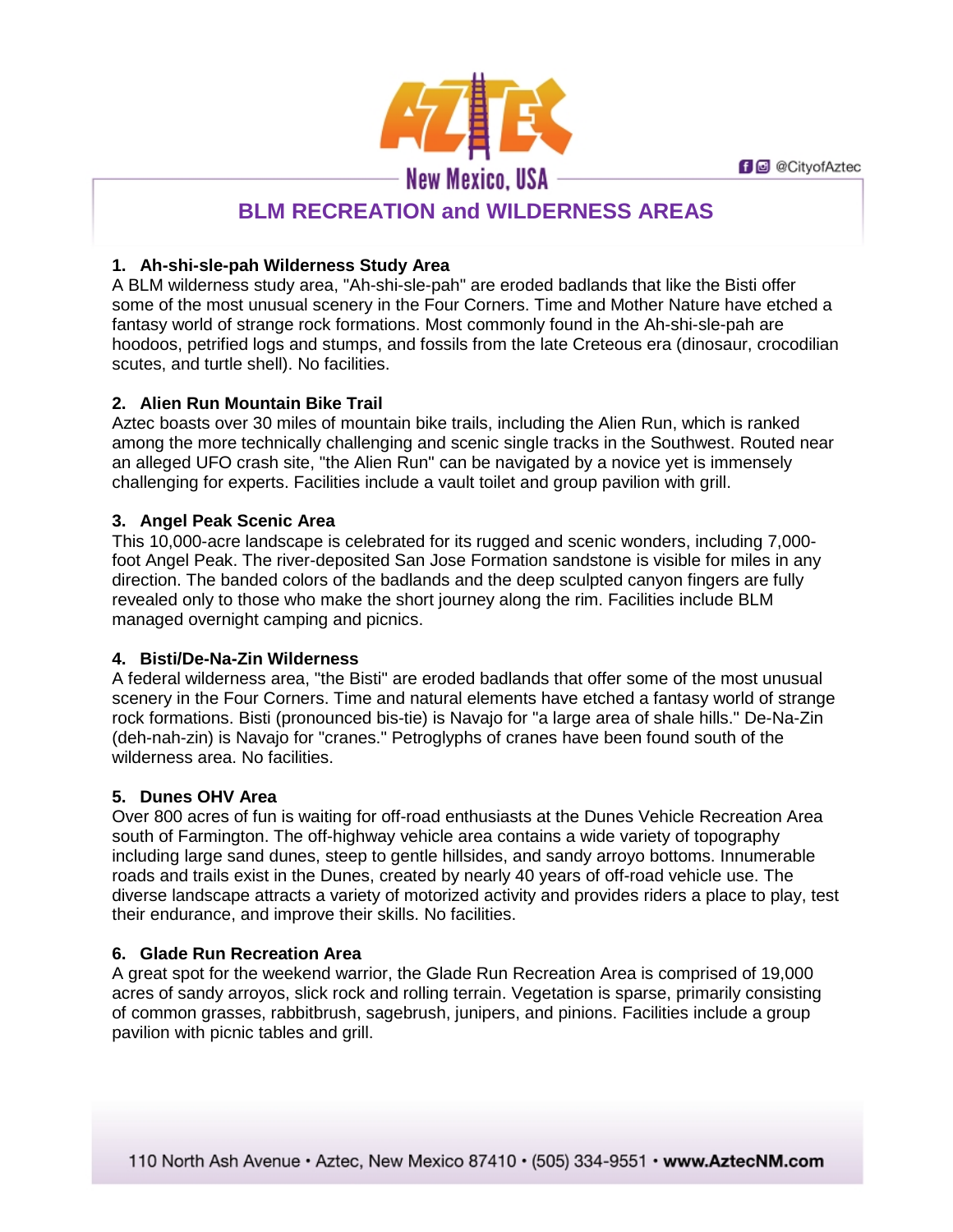## **7. Kutz Canyon Paleontological Area**

An area designated by the BLM that is of paleontological significance. This area is located adjacent and north of the Angel Peak Scenic Area and consists of the valley and ridge systems that feed into the San Juan River. The area is extensive and has numerous oil field roads scattered throughout. Little is known or recorded about this are in terms of hiking and other outdoor recreation. No facilities.

### **8. Lybrook (Badlands) Fossil Area**

A BLM area designated as a 'Fossil Area' this area is commonly referred to as the Lybrook Badlands. This area is somewhat similar to the Bisti and Ah-shi-sle-pah Wilderness areas. It consists of extensively eroded badlands with scattered strange rock formations, banded clay domes, massive hoodoos, and fossils from the late Cretaceous era (dinosaur, crocodilian scutes, and turtle shell). No facilities.

#### **9. Navajo Lake Horse Trails**

An area designated by the BLM that is undergoing development for horse-back riding in the area south of Navajo Lake. Currently the area is traversed with oil field roads which provide some accessibility to some of the trails. No facilities.

### **10. Pinon Mesa Recreation Area**

An area designated by the BLM that is undergoing development for mountain bike riding trails west of the Glade Run Area. Currently the area is traversed with oil field roads which provide some accessibility to some of the mountain bike trails. No facilities.

### **11. Simon Canyon Area of Critical Environmental Concern**

Simon Canyon Area of Critical Environmental Concern (ACEC) is about 3,900 acres in size and is managed for semi-primitive forms of recreation including fishing, hiking, and backpacking. A moderate hike into the canyon will allow you to visit Simon Canyon Pueblito. Constructed in 1754, it is one of the last pueblitos built and is one of the few pueblitos located north of the San Juan River, which traditionally formed the boundary between the Navajo and the Utes. Facilities include a group pavilion, picnic tables, fire rings, grills, and vault toilet.